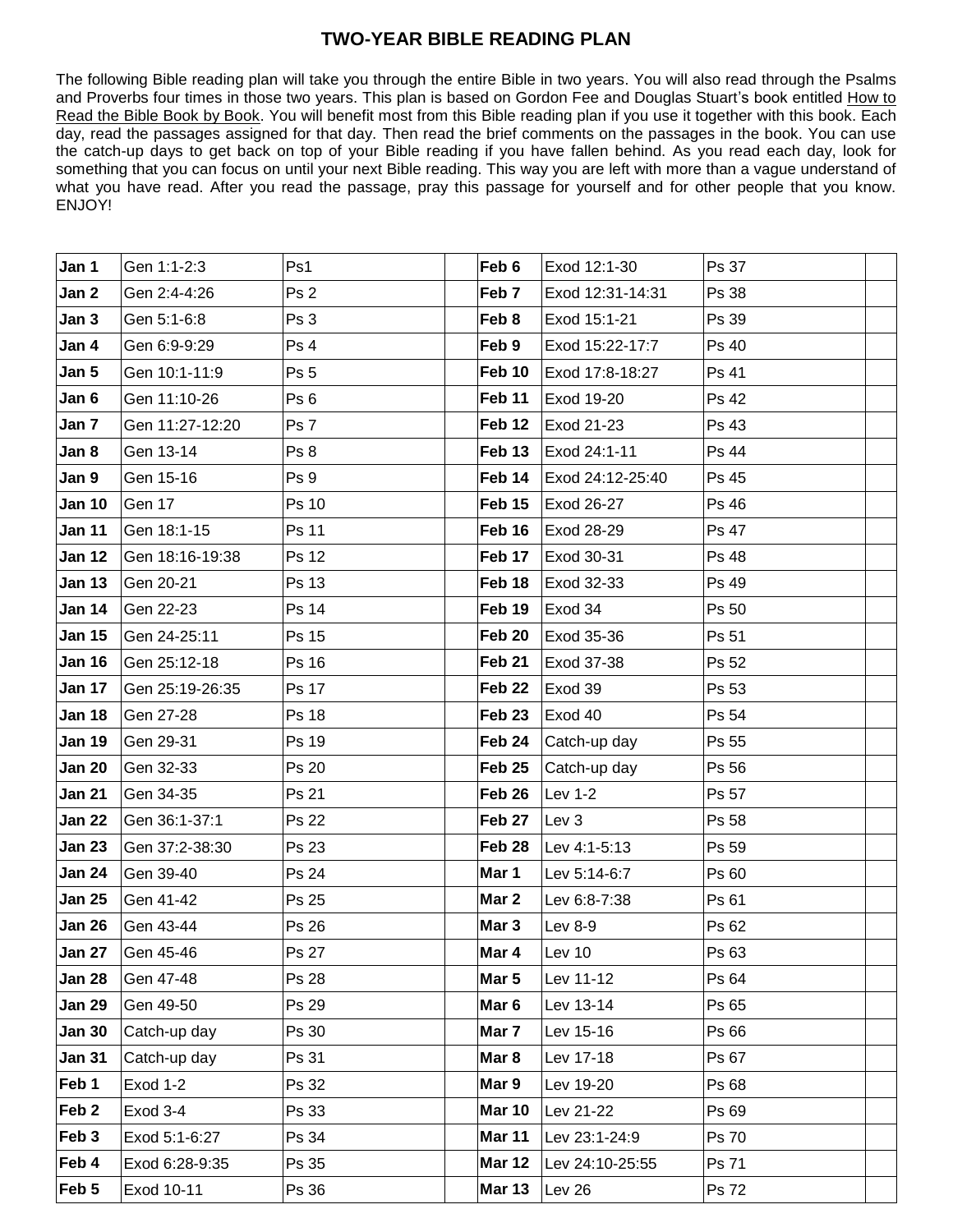| Mar 14        | Lev 27           | Ps 73        | Apr 28         | Catch-up day               | Ps 118        |  |
|---------------|------------------|--------------|----------------|----------------------------|---------------|--|
| <b>Mar 15</b> | Catch-up day     | Ps 74        | Apr 29         | Catch-up day               | Ps 119        |  |
| <b>Mar 16</b> | Catch-up day     | Ps 75        | Apr 30         | Josh 1                     | Ps 120        |  |
| Mar 17        | <b>Num 1-2</b>   | Ps 76        | May 1          | Josh 2                     | Ps 121        |  |
| <b>Mar 18</b> | <b>Num 3-4</b>   | <b>Ps 77</b> | May 2          | Josh 3:1-5:12              | Ps 122        |  |
| <b>Mar 19</b> | Num 5-6          | <b>Ps 78</b> | May 3          | Josh 5:13-7:26             | Ps 123        |  |
| <b>Mar 20</b> | Num <sub>7</sub> | Ps 79        | May 4          | Josh 8                     | Ps 124        |  |
| <b>Mar 21</b> | Num 8:1-9:14     | Ps 80        | May 5          | Josh 9-10                  | Ps 125        |  |
| <b>Mar 22</b> | Num 9:15-10:36   | Ps 81        | May 6          | Josh 11-12                 | Ps 126        |  |
| <b>Mar 23</b> | Num 11-12        | Ps 82        | May 7          | Josh 13                    | Ps 127        |  |
| <b>Mar 24</b> | Num 13-14        | Ps 83        | May 8          | Jos 14-15                  | Ps 128        |  |
| <b>Mar 25</b> | <b>Num 15</b>    | Ps 84        | May 9          | Josh 16-17                 | Ps 129        |  |
| <b>Mar 26</b> | Num 16-17        | Ps 85        | May 10         | Josh 18-19                 | Ps 130        |  |
| <b>Mar 27</b> | Num 18-19        | Ps 86        | May 11         | Josh 20-21                 | Ps 131        |  |
| <b>Mar 28</b> | Num 20-21        | Ps 87        | <b>May 12</b>  | Josh 22-23                 | Ps 132        |  |
| <b>Mar 29</b> | Num 22-24        | Ps 88        | May 13         | Josh 24                    | Ps 133        |  |
| <b>Mar 30</b> | <b>Num 25</b>    | Ps 89        | May 14         | Catch-up day               | Ps 134        |  |
| <b>Mar 31</b> | Num 26-27        | Ps 90        | <b>May 15</b>  | Catch-up day               | Ps 135        |  |
| Apr 1         | Num 28-29        | Ps 91        |                | May 16 Judg 1:1-2:5        | Ps 136        |  |
| Apr 2         | Num 30-31        | Ps 92        | May 17         | Judg 2:6-3:6               | Ps 137        |  |
| Apr 3         | Num 32-33        | Ps 93        |                | May 18 Judg 3:7-5:31       | Ps 138        |  |
| Apr 4         | Num 34-35        | Ps 94        | May 19         | Judg 6-7                   | Ps 139        |  |
| Apr 5         | Num 36           | Ps 95        | May 20  Judg 8 |                            | Ps 140        |  |
| Apr 6         | Catch-up day     | Ps 96        |                | May 21 Judg 9:1-10:5       | Ps 141        |  |
| Apr 7         | Catch-up day     | Ps 97        | <b>May 22</b>  | Judg 10:6-12:15            | Ps 142        |  |
| Apr 8         | Deut 1           | Ps 98        |                | May 23 Judg 13-14          | Ps 143        |  |
| Apr 9         | Deut 2-3         | Ps 99        |                | May 24 Judg 15-16          | Ps 144        |  |
| <b>Apr 10</b> | Deut 4:1-43      | Ps 100       |                | May 25 Judg 17-18          | Ps 145        |  |
| Apr 11        | Deut 4:44-5:33   | Ps 101       | <b>May 26</b>  | Judg 19                    | Ps 146        |  |
| <b>Apr 12</b> | Deut 6-7         | Ps 102       | <b>May 27</b>  | <b>Judg 20-21</b>          | Ps 147        |  |
| <b>Apr 13</b> | Deut 8-9         | Ps 103       | <b>May 28</b>  | Catch-up day               | Ps 148        |  |
| Apr 14        | Deut 10-11       | Ps 104       | <b>May 29</b>  | Catch-up day               | Ps 149        |  |
| Apr 15        | Deut 12:1-14:2   | Ps 105       | <b>May 30</b>  | Ruth 1                     | Ps 150        |  |
| <b>Apr 16</b> | Deut 14:3-16:17  | Ps 106       | <b>May 31</b>  | Ruth <sub>2</sub>          | Prov 1:1-7    |  |
| Apr 17        | Deut 16:18-18:22 | Ps 107       | June 1         | Ruth 3                     | Prov 1:8-33   |  |
| Apr 18        | Deut 19-20       | Ps 108       | June 2         | Ruth 4                     | Prov 2:1-22   |  |
| <b>Apr 19</b> | Deut 21-22       | Ps 109       | June 3         | Catch-up day               | Prov 3:1-35   |  |
| Apr 20        | Deut 23          | Ps 110       | June 4         | Catch-up day               | Prov 4:1-27   |  |
| Apr 21        | Deut 24-25       | Ps 111       | June 5         | 1 Sam 1:1-2:11             | Prov 5:1-6:19 |  |
| Apr 22        | Deut 26          | Ps 112       | June 6         | 1 Sam 2:12-4:1a            | Prov 6:20-35  |  |
| Apr 23        | Deut 27-28       | Ps 113       | June 7         | 1 Sam 4:1b-5:12            | Prov 7:1-27   |  |
| Apr 24        | Deut 29-30       | Ps 114       | June 8         | 1 Sam 6-7                  | Prov 8:1-36   |  |
| Apr 25        | Deu. 31:1-29     | Ps 115       | June 9         | 1 Sam 8-9                  | Prov 9:1-18   |  |
| Apr 26        | Deut 31:30-33:29 | Ps 116       |                | June 10 1 Sam $10-12$      | Prov 10       |  |
| Apr 27        | Deut 34          | Ps 117       |                | June 11   1 Sam 13:1-14:48 | Prov 11       |  |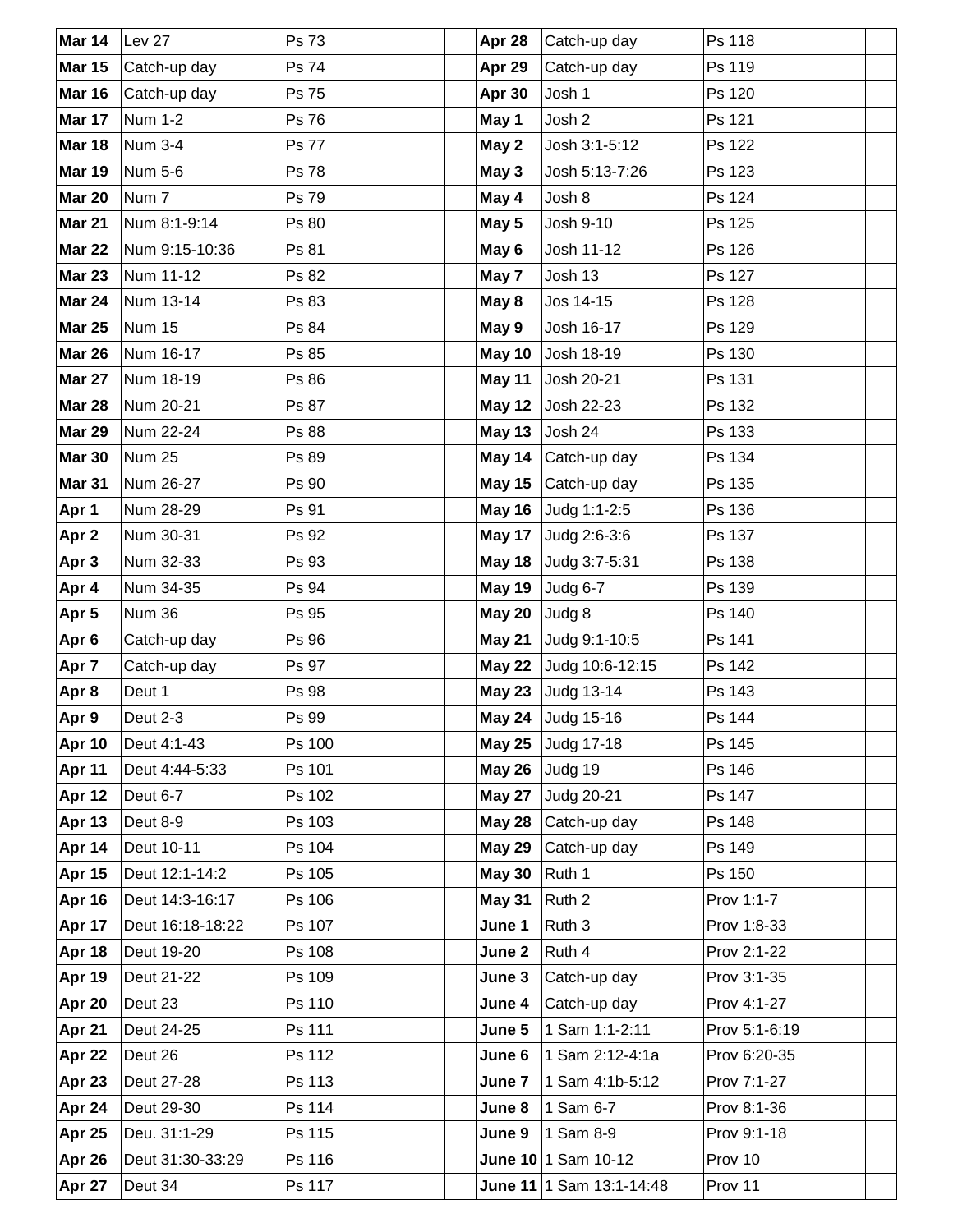|        | June 12 1 Sam 14:49-15:35   | Prov 12         |                  | July 27 2 Kgs 7-8      | Ps 22        |  |
|--------|-----------------------------|-----------------|------------------|------------------------|--------------|--|
|        | June 13 1 Sam 16-17         | Prov 13         |                  | July 28 $ 2$ Kgs 9-10  | Ps 23        |  |
|        | June 14 1 Sam 18-19         | Prov 14         |                  | July 29 $ 2$ Kgs 11-12 | Ps 24        |  |
|        | June 15 1 Sam 20-21         | Prov 15:1-29    |                  | July 30 2 Kgs 13-14    | Ps 25        |  |
|        | June 16 1 Sam 22-23         | Prov 15:30-33   |                  | July 31 2 Kgs 15-16    | Ps 26        |  |
|        | June 17 1 Sam 24-25         | Prov 16         | Aug 1            | 2 Kgs 17               | Ps 27        |  |
|        | June 18 1 Sam 26-27         | Prov 17         | Aug 2            | 2 Kgs 18               | Ps 28        |  |
|        | June 19 1 Sam 28-29         | Prov 18         | Aug 3            | 2 Kgs 19-20            | Ps 29        |  |
|        | June 20 1 Sam 30-31         | Prov 19         | Aug 4            | 2 Kgs 21               | Ps 30        |  |
|        | June 21 Catch-up day        | Prov 20         | Aug 5            | 2 Kgs 22:1-23:35       | Ps 31        |  |
|        | June 22 Catch-up day        | Prov 21         | Aug 6            | 2 Kgs 23:36-25:30      | Ps 32        |  |
|        | June 23 $2$ Sam 1-2         | Prov 22:1-16    | Aug 7            | Catch-up day           | Ps 33        |  |
|        | June 24 $\sqrt{2}$ Sam 3-4  | Prov 22:17-29   | Aug 8            | Catch-up day           | Ps 34        |  |
|        | June 25 2 Sam 5-7           | Prov 23         | Aug 9            | 1 Chr 1-2              | Ps 35        |  |
|        | June 26 2 Sam 8-9           | Prov 24:1-22    | Aug 10           | 1 Chr 3-4              | Ps 36        |  |
|        | June 27 $ 2$ Sam 10-11      | Prov 24:23-34   | Aug 11           | 1 Chr 5-6              | Ps 37        |  |
|        | June 28 2 Sam 12            | Prov 25         | <b>Aug 12</b>    | 1 Chr 7-8              | Ps 38        |  |
|        | June 29 2 Sam 13-14         | Prov 26         | Aug 13   1 Chr 9 |                        | Ps 39        |  |
|        | June 30 $2$ Sam 15-16       | Prov 27         |                  | Aug 14 1 Chr 10        | Ps 40        |  |
| July 1 | 2 Sam 17-18                 | Prov 28         | <b>Aug 15</b>    | 1 Chr 11-12            | Ps 41        |  |
| July 2 | 2 Sam 19-20                 | Prov 29         |                  | Aug 16   1 Chr 13-14   | Ps 42        |  |
| July 3 | 2 Sam 21                    | Prov 30         |                  | Aug 17   1 Chr 15-16   | Ps 43        |  |
| July 4 | 2 Sam 22:1-23:7             | Prov 31:1-9     |                  | Aug 18   1 Chr 17      | Ps 44        |  |
| July 5 | 2 Sam 23:8-39               | Prov 31:10-31   |                  | Aug 19 1 Chr 18-19     | Ps 45        |  |
| July 6 | 2 Sam 24                    | Ps 1            | Aug 20           | 1 Chr 20:1-22:1        | Ps 46        |  |
| July 7 | Catch-up day                | Ps 2            |                  | Aug 21   1 Chr 22:2-19 | Ps 47        |  |
| July 8 | Catch-up day                | Ps 3            |                  | Aug 22   1 Chr 23-24   | <b>Ps 48</b> |  |
| July 9 | 1 Kgs 1-2                   | Ps 4            |                  | Aug 23 1 Chr 25-26     | Ps 49        |  |
|        | <b>July 10</b> 1 Kgs 3-4    | Ps <sub>5</sub> |                  | Aug 24   1 Chr 27-28   | Ps 50        |  |
|        | July 11   1 $Kgs 5-6$       | Ps 6            | <b>Aug 25</b>    | 1 Chr 29               | Ps 51        |  |
|        | July 12 $\vert$ 1 Kgs 7     | Ps 7            | Aug 26           | Catch-up day           | Ps 52        |  |
|        | July 13 1 Kgs 8-9           | Ps 8            | <b>Aug 27</b>    | Catch-up day           | Ps 53        |  |
|        | July 14   1 Kgs 10-11       | Ps 9            |                  | Aug 28 2 Chr 1-2       | Ps 54        |  |
|        | July 15 1 Kgs 12-13         | Ps 10           |                  | Aug 29 2 Chr 3:1-5:1   | Ps 55        |  |
|        | July 16   1 Kgs 14          | Ps 11           |                  | Aug 30 2 Chr 5:2-6:42  | Ps 56        |  |
|        | July 17   1 Kgs 15:1-16:20  | Ps 12           | Aug 31 2 Chr 7   |                        | Ps 57        |  |
|        | July 18   1 Kgs 16:21-17:24 | Ps 13           | Sept 1           | 2 Chr 8                | Ps 58        |  |
|        | July 19 1 Kgs 18-19         | Ps 14           | Sept 2           | 2 Chr 9                | Ps 59        |  |
|        | July 20   1 Kgs 20-21       | Ps 15           | Sept 3           | 2 Chr 10-12            | Ps 60        |  |
|        | July 21   1Kgs 22           | Ps 16           | Sept 4           | 2 Chr 13               | Ps 61        |  |
|        | July 22 Catch-up day        | Ps 17           | Sept 5           | 2 Chr 14-16            | Ps 62        |  |
|        | July 23 Catch-up day        | <b>Ps 18</b>    | Sept 6           | 2 Chr 17-18            | Ps 63        |  |
|        | July 24 2 Kgs 1-2           | Ps 19           | Sept 7           | 2 Chr 19-20            | Ps 64        |  |
|        | <b>July 25</b> 2 Kgs 3-4    | Ps 20           | Sept 8           | 2 Chr 21-22            | Ps 65        |  |
|        | July 26 2 Kgs 5-6           | Ps 21           | Sept 9           | 2 Chr 23-24            | Ps 66        |  |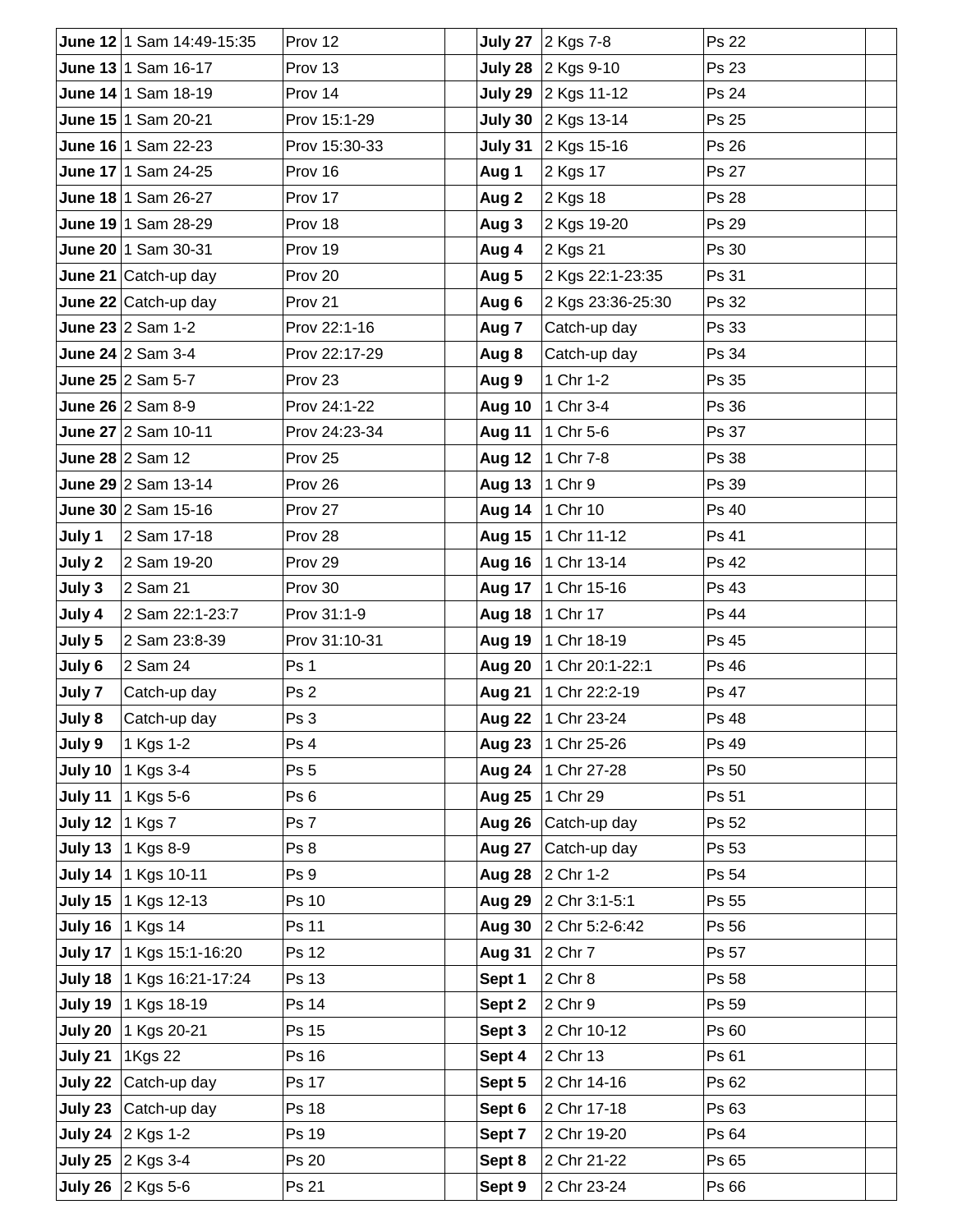|                      | Sept 10 2 Chr 25-26  | Ps 67        | <b>Oct 25</b>    | Job 19            | Ps 112        |
|----------------------|----------------------|--------------|------------------|-------------------|---------------|
|                      | Sept 11 2 Chr 27-28  | Ps 68        | <b>Oct 26</b>    | Job 20-21         | Ps 113        |
|                      | Sept 12 2 Chr 29-30  | Ps 69        | <b>Oct 27</b>    | <b>Job 22</b>     | Ps 114        |
|                      | Sept 13 2 Chr 31-32  | Ps 70        | <b>Oct 28</b>    | Job 23-24         | Ps 115        |
|                      | Sept 14 2 Chr 33-34  | Ps 71        | <b>Oct 29</b>    | Job 25-26         | Ps 116        |
|                      | Sept 15 2 Chr 35-36  | Ps 72        | <b>Oct 30</b>    | Job 27            | Ps 117        |
|                      | Sept 16 Catch-up day | Ps 73        | <b>Oct 31</b>    | Job 28            | Ps 118        |
|                      | Sept 17 Catch-up day | Ps 74        | Nov <sub>1</sub> | Job 29-30         | Ps 119        |
|                      | Sept 18 Ezra 1-2     | Ps 75        | Nov <sub>2</sub> | Job 31            | Ps 120        |
|                      | Sept 19 Ezra 3-4     | Ps 76        | Nov 3            | Job 32-33         | Ps 121        |
|                      | Sept 20 Ezra 5-6     | <b>Ps 77</b> | Nov 4            | Job 34-35         | Ps 122        |
|                      | Sept 21 Ezra 7-8     | <b>Ps 78</b> | Nov <sub>5</sub> | Job 36-37         | Ps 123        |
|                      | Sept 22 Ezra 9-10    | Ps 79        | Nov <sub>6</sub> | Job 38-39         | Ps 124        |
|                      | Sept 23 Catch-up day | Ps 80        | Nov <sub>7</sub> | Job 40:1-42.6     | Ps 125        |
|                      | Sept 24 Catch-up day | Ps 81        | Nov 8            | Job 42:7-17       | Ps 126        |
| Sept 25 Neh 1-2      |                      | Ps 82        | Nov 9            | Catch-up day      | Ps 127        |
| Sept 26 Neh 3-4      |                      | Ps 83        | <b>Nov 10</b>    | Catch-up day      | Ps 128        |
| Sept 27 Neh 5-6      |                      | Ps 84        | <b>Nov 11</b>    | Eccl 1:1-11       | Ps 129        |
| <b>Sept 28 Neh 7</b> |                      | Ps 85        | <b>Nov 12</b>    | Eccl 1:12-2:26    | Ps 130        |
| Sept 29 $ $ Neh 8    |                      | Ps 86        | <b>Nov 13</b>    | Eccl <sub>3</sub> | Ps 131        |
| Sept 30 Neh 9        |                      | Ps 87        | <b>Nov 14</b>    | Eccl 4            | Ps 132        |
| Oct 1                | Neh 10               | Ps 88        | <b>Nov 15</b>    | Eccl 5:1-7        | Ps 133        |
| Oct 2                | Neh 11-12            | Ps 89        | <b>Nov 16</b>    | Eccl 5:8-6:12     | Ps 134        |
| Oct 3                | Neh 13               | Ps 90        | <b>Nov 17</b>    | Eccl <sub>7</sub> | Ps 135        |
| Oct 4                | Catch-up day         | Ps 91        | <b>Nov 18</b>    | Eccl 8            | Ps 136        |
| Oct 5                | Catch-up day         | Ps 92        | <b>Nov 19</b>    | Eccl 9:1-12       | Ps 137        |
| Oct 6                | Esth 1:1-2:18        | Ps 93        | <b>Nov 20</b>    | Eccl 9:13-10:20   | Ps 138        |
| Oct 7                | Esth 2:19-3:15       | Ps 94        | <b>Nov 21</b>    | Eccl 11:1-8       | Ps 139        |
| Oct 8                | <b>Esth 4-5</b>      | Ps 95        | <b>Nov 22</b>    | Eccl 11:9-12:8    | Ps 140        |
| Oct 9                | Esth 6-7             | Ps 96        | <b>Nov 23</b>    | Eccl 12:9-14      | Ps 141        |
| <b>Oct 10</b>        | Esth 8               | Ps 97        | <b>Nov 24</b>    | Catch-up day      | Ps 142        |
| <b>Oct 11</b>        | Esth 9-10            | Ps 98        | <b>Nov 25</b>    | Catch-up day      | Ps 143        |
| <b>Oct 12</b>        | Catch-up day         | Ps 99        | <b>Nov 26</b>    | Song 1:1-2:7      | Ps 144        |
| <b>Oct 13</b>        | Catch-up day         | Ps 100       | <b>Nov 27</b>    | Song 2:8-3:11     | Ps 145        |
| <b>Oct 14</b>        | Job 1-2              | Ps 101       | <b>Nov 28</b>    | Song 4:1-5:1      | Ps 146        |
| <b>Oct 15</b>        | Job 3                | Ps 102       | <b>Nov 29</b>    | Song 5:2-6:3      | Ps 147        |
| <b>Oct 16</b>        | Job 4-5              | Ps 103       | <b>Nov 30</b>    | Song 6:4-8:14     | Ps 148        |
| <b>Oct 17</b>        | Job 6-7              | Ps 104       | Dec 1            | Catch-up day      | Ps 149        |
| <b>Oct 18</b>        | Job 8                | Ps 105       | Dec 2            | Catch-up day      | Ps 150        |
| <b>Oct 19</b>        | Job 9-10             | Ps 106       | Dec 3            | Isa 1:1-2:5       | Prov 1:1-7    |
| <b>Oct 20</b>        | Job 11               | Ps 107       | Dec 4            | Isa 2:6-4:1       | Prov 1:8-33   |
| <b>Oct 21</b>        | Job 12-14            | Ps 108       | Dec <sub>5</sub> | Isa 4:2-5:30      | Prov 2:1-22   |
| <b>Oct 22</b>        | <b>Job 15</b>        | Ps 109       | Dec 6            | Isa <sub>6</sub>  | Prov 3:1-35   |
| <b>Oct 23</b>        | Job 16-17            | Ps 110       | Dec 7            | Isa 7-8           | Prov 4:1-27   |
| <b>Oct 24</b>        | Job 18               | Ps 111       | Dec 8            | Isa 9-10          | Prov 5:1-6:19 |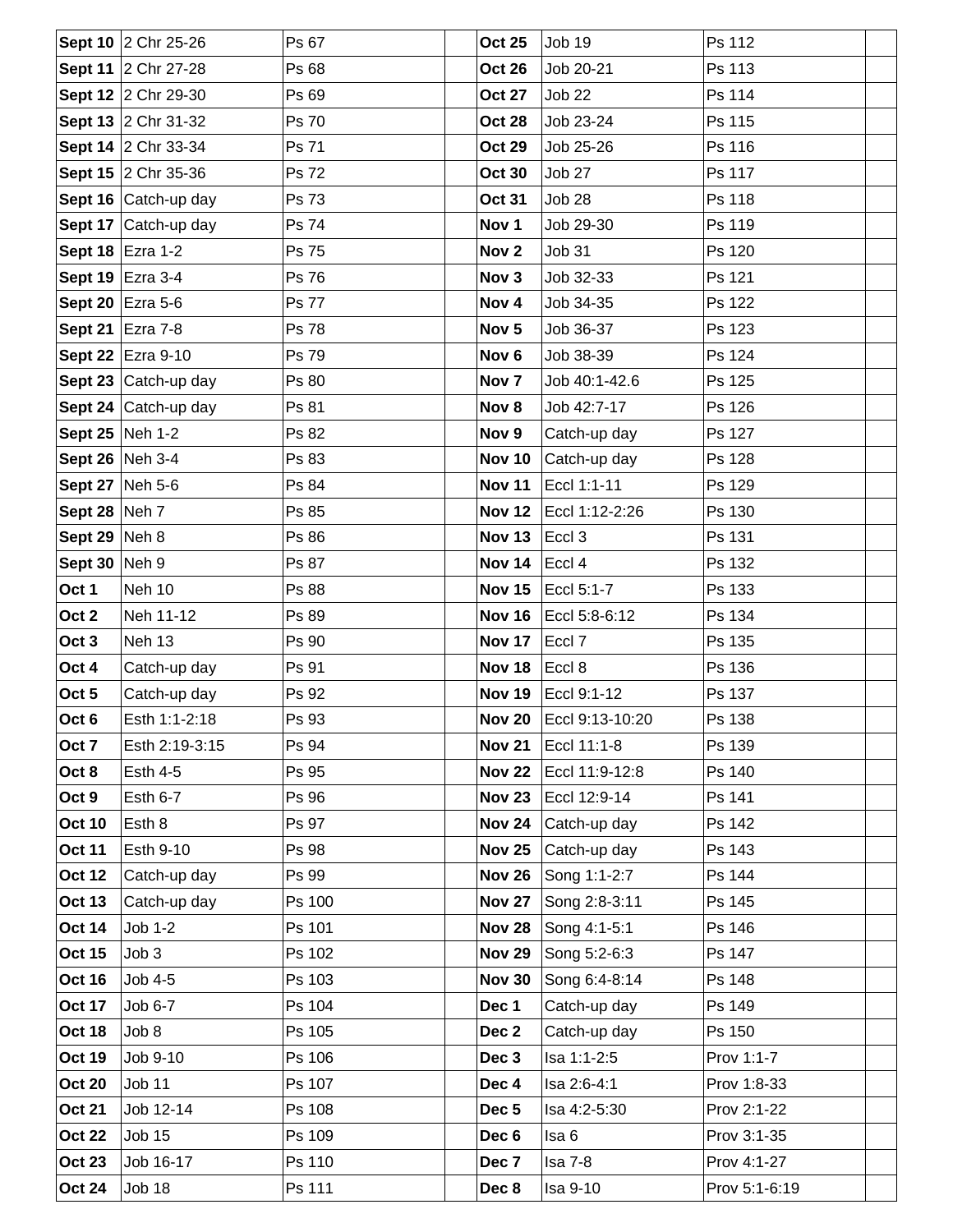| Dec 9         | <b>Isa 11-12</b> | Prov 6:20-35    | <b>Jan 22</b>        | Jer 18-19        | Ps 15        |
|---------------|------------------|-----------------|----------------------|------------------|--------------|
| <b>Dec 10</b> | Isa 13:1-14:27   | Prov 7:1-27     | <b>Jan 23</b>        | Jer 20           | Ps 16        |
| <b>Dec 11</b> | Isa 14:28-17:14  | Prov 8:1-36     | Jan 24               | Jer 21-22        | <b>Ps 17</b> |
| Dec 12        | <b>Isa 18-20</b> | Prov 9:1-18     | <b>Jan 25</b>        | Jer 23-24        | Ps 18        |
| Dec 13        | <b>Isa 21-23</b> | Prov 10         | <b>Jan 26</b>        | <b>Jer 25</b>    | Ps 19        |
| Dec 14        | <b>Isa 24-25</b> | Prov 11         | <b>Jan 27</b>        | Jer 26           | Ps 20        |
| <b>Dec 15</b> | <b>Isa 26-27</b> | Prov 12         | Jan 28               | Jer 27-28        | Ps 21        |
| Dec 16        | Isa 28-29        | Prov 13         | <b>Jan 29</b>        | Jer 29           | <b>Ps 22</b> |
| Dec 17        | <b>Isa 30-31</b> | Prov 14         | <b>Jan 30</b>        | Jer 30-31        | Ps 23        |
| Dec 18        | Isa 32-33        | Prov 15:1-29    | <b>Jan 31</b>        | Jer 32-33        | Ps 24        |
| Dec 19        | Isa 34-35        | Prov 15:30-33   | Feb 1                | Jer 34-35        | Ps 25        |
| <b>Dec 20</b> | <b>Isa 36-37</b> | Prov 16         | Feb <sub>2</sub>     | Jer 36           | Ps 26        |
| <b>Dec 21</b> | <b>Isa 38-39</b> | Prov 17         | Feb <sub>3</sub>     | Jer 37-38        | Ps 27        |
| Dec 22        | Isa 40:1-11      | Prov 18         | Feb 4                | Jer 39:1-41:15   | Ps 28        |
| Dec 23        | Isa 40:12-41:29  | Prov 19         | Feb 5                | Jer 41:16-43:13  | Ps 29        |
| Dec 24        | <b>Isa 42-43</b> | Prov 20         | Feb 6                | Jer 44-45        | Ps 30        |
| <b>Dec 25</b> | Isa 44:1-23      | Prov 21         | Feb 7                | Jer 46           | Ps 31        |
| Dec 26        | Isa 44:24-45:25  | Prov 22:1-16    | Feb 8                | Jer 47-48        | Ps 32        |
| <b>Dec 27</b> | <b>Isa 46-47</b> | Prov 22:17-29   | Feb 9                | Jer 49           | Ps 33        |
| Dec 28        | Isa 48           | Prov 23         | Feb 10               | <b>Jer 50</b>    | Ps 34        |
| <b>Dec 29</b> | <b>Isa 49-50</b> | Prov 24:1-22    | Feb 11               | <b>Jer 51</b>    | Ps 35        |
| <b>Dec 30</b> | Isa 51:1-52:12   | Prov 24:23-34   | Feb 12               | <b>Jer 52</b>    | Ps 36        |
| <b>Dec 31</b> | Isa 52:13-53:12  | Prov 25         | Feb 13               | Catch-up day     | Ps 37        |
| <b>YEAR 2</b> |                  |                 | Feb 14               | Catch-up day     | Ps 38        |
| Jan 1         | Isa 54-55        | Prov 26         | Feb 15               | Lam 1            | Ps 39        |
| Jan 2         | Isa 56-57        | Prov 27         | Feb $16$             | Lam <sub>2</sub> | Ps 40        |
| Jan 3         | Isa 58-59        | Prov 28         | Feb 17 $\vert$ Lam 3 |                  | Ps 41        |
| Jan 4         | Isa 60-61        | Prov 29         | Feb 18               | Lam 4            | Ps 42        |
| Jan5          | Isa 62:1-63:6    | Prov 30         | Feb 19               | Lam 5            | Ps 43        |
| Jan 6         | Isa 63:7-64:12   | Prov 31:1-9     | Feb 20               | Catch-up day     | Ps 44        |
| Jan 7         | Isa 65:1-16      | Prov 31:10-31   | Feb 21               | Catch-up day     | Ps 45        |
| Jan 8         | Isa 65:17-66:24  | Ps 1            | Feb 22               | Ezek 1           | Ps 46        |
| Jan 9         | Catch-up day     | Ps <sub>2</sub> | Feb 23               | Ezek 2-3         | Ps 47        |
| <b>Jan 10</b> | Catch-up day     | Ps 3            | Feb 24               | Ezek 4-5         | <b>Ps 48</b> |
| <b>Jan 11</b> | Jer 1            | Ps 4            | <b>Feb 25</b>        | Ezek 6-7         | Ps 49        |
| <b>Jan 12</b> | Jer 2:1-3:5      | Ps <sub>5</sub> | Feb 26               | Ezek 8           | Ps 50        |
| <b>Jan 13</b> | Jer 3:6-4:4      | Ps <sub>6</sub> | Feb 27               | Ezek 9-10        | Ps 51        |
| <b>Jan 14</b> | Jer 4:5-5:31     | Ps 7            | Feb 28               | Ezek 11:1-12:20  | Ps 52        |
| <b>Jan 15</b> | Jer <sub>6</sub> | Ps 8            | Mar 1                | Ezek 12:21-13:23 | Ps 53        |
| <b>Jan 16</b> | Jer 7:1-8:17     | Ps 9            | Mar 2                | Ezek 14          | Ps 54        |
| <b>Jan 17</b> | Jer 8:18-10:25   | Ps 10           | Mar <sub>3</sub>     | Ezek 15-16       | Ps 55        |
| <b>Jan 18</b> | Jer 11-12        | Ps 11           | Mar 4                | Ezek 17-18       | Ps 56        |
| <b>Jan 19</b> | Jer 13           | Ps 12           | Mar 5                | Ezek 19          | Ps 57        |
| <b>Jan 20</b> | Jer 14-15        | Ps 13           | Mar <sub>6</sub>     | Ezek 20          | Ps 58        |
| <b>Jan 21</b> | Jer 16-17        | Ps 14           | Mar 7                | Ezek 21-22       | Ps 59        |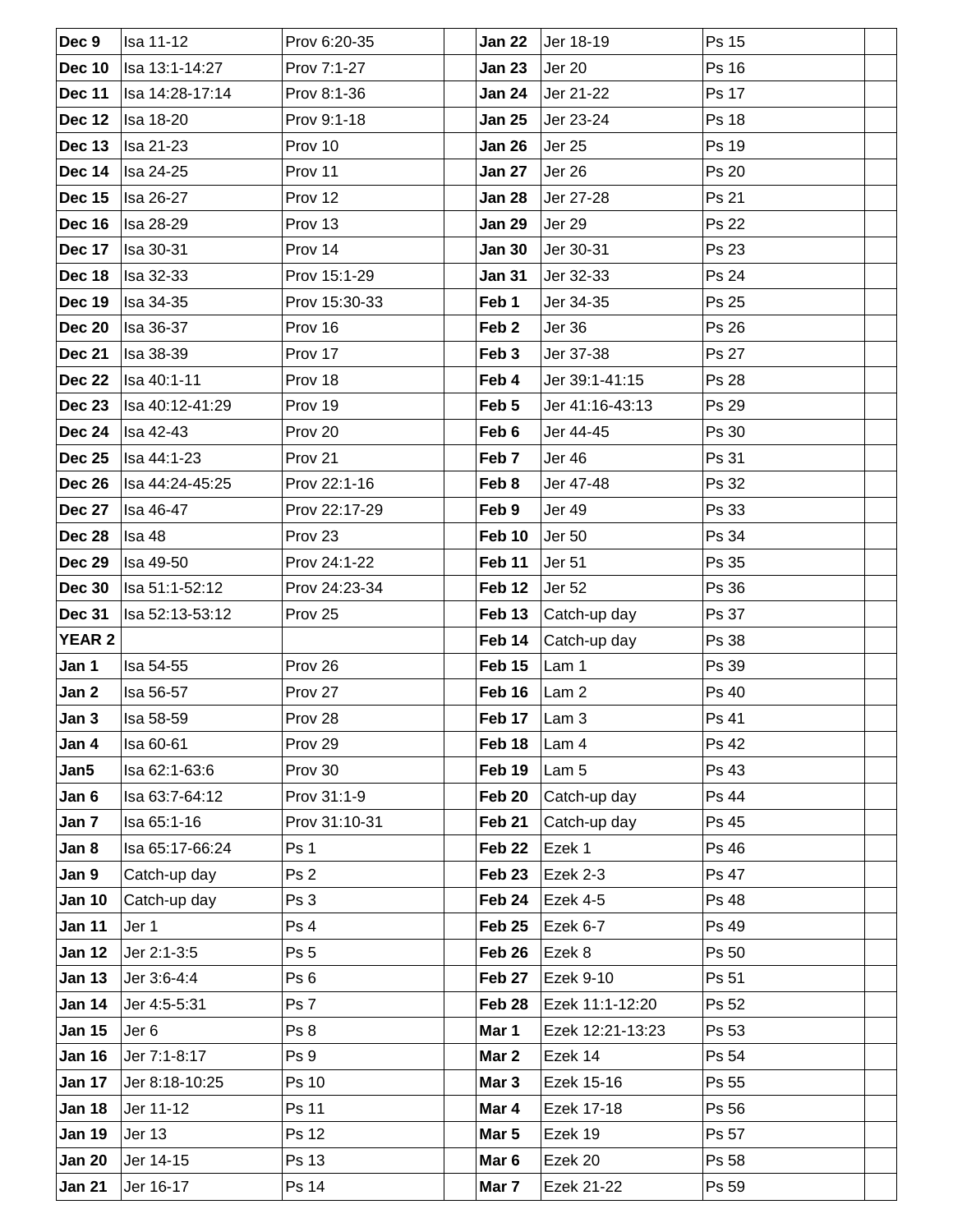| Mar 8         | Ezek 23-24       | Ps 60        | Apr 22        | Amos 7                  | Ps 105 |  |
|---------------|------------------|--------------|---------------|-------------------------|--------|--|
| Mar 9         | Ezek 25          | Ps 61        | Apr 23        | Amos 8-9                | Ps 106 |  |
| <b>Mar 10</b> | Ezek 26-27       | Ps 62        | Apr 24        | Catch-up day            | Ps 107 |  |
| <b>Mar 11</b> | Ezrk 28          | Ps 63        | Apr 25        | Obad                    | Ps 108 |  |
| <b>Mar 12</b> | Ezrk 29-30       | Ps 64        | Apr 26        | Jonah                   | Ps 109 |  |
| <b>Mar 13</b> | Ezek 31-32       | Ps 65        | Apr 27        | Mic 1-3                 | Ps 110 |  |
| Mar 14        | Ezek 33          | Ps 66        | Apr 28        | Mic 4-5                 | Ps 111 |  |
| <b>Mar 15</b> | Ezek 34          | Ps 67        | Apr 29        | Mic 6-7                 | Ps 112 |  |
| <b>Mar 16</b> | Ezek 35:1-36:15  | Ps 68        | Apr 30        | Catch-up day            | Ps 113 |  |
| Mar 17        | Ezek 36:16-37:28 | Ps 69        | May 1         | Nah                     | Ps 114 |  |
| <b>Mar 18</b> | Ezek 38-39       | Ps 70        | May 2         | Hab                     | Ps 115 |  |
| <b>Mar 19</b> | Ezek 40          | Ps 71        | May 3         | Zeph 1                  | Ps 116 |  |
| <b>Mar 20</b> | Ezek 41-42       | <b>Ps 72</b> | May 4         | Zeph 2-3                | Ps 117 |  |
| <b>Mar 21</b> | Ezek 43-44       | Ps 73        | May 5         | Hag                     | Ps 118 |  |
| <b>Mar 22</b> | Ezek 45-46       | Ps 74        | May 6         | Catch-up day            | Ps 119 |  |
| <b>Mar 23</b> | Ezek 47-48       | Ps 75        | May 7         | Zech 1-2                | Ps 120 |  |
| <b>Mar 24</b> | Catch-up day     | Ps 76        | May 8         | Zech 3-6                | Ps 121 |  |
| <b>Mar 25</b> | Catch-up day     | <b>Ps 77</b> | May 9         | Zech 7-8                | Ps 122 |  |
| <b>Mar 26</b> | Dan 1            | <b>Ps 78</b> | <b>May 10</b> | Zech 9-11               | Ps 123 |  |
| <b>Mar 27</b> | Dan 2            | Ps 79        | <b>May 11</b> | Zech 12-14              | Ps 124 |  |
| <b>Mar 28</b> | Dan 3            | Ps 80        | May 12 $ $    | Mal 1:1-3:5             | Ps 125 |  |
| <b>Mar 29</b> | Dan 4            | Ps 81        | <b>May 13</b> | Mal 3:6-4:6             | Ps 126 |  |
| <b>Mar 30</b> | Dan 5            | Ps 82        | May 14        | Catch-up day            | Ps 127 |  |
| Mar 31        | Dan 6            | Ps 83        | <b>May 15</b> | Catch-up day            | Ps 128 |  |
| Apr 1         | Dan 7-9          | Ps 84        |               | May 16   Matt 1-2       | Ps 129 |  |
| Apr 2         | Dan 10:1-12:4    | Ps 85        |               | May 17   Matt 3:1-4:11  | Ps 130 |  |
| Apr 3         | Dan 12:5-13      | Ps 86        |               | May 18   Matt 4:12-6:18 | Ps 131 |  |
| Apr 4         | Catch-up day     | Ps 87        | May 19        | Matt 6:19-7:29          | Ps 132 |  |
| Apr 5         | Catch-up day     | Ps 88        | <b>May 20</b> | <b>Matt 8-9</b>         | Ps 133 |  |
| Apr 6         | <b>Hos 1-2</b>   | Ps 89        | <b>May 21</b> | Matt 10                 | Ps 134 |  |
| Apr 7         | Hos 3:1-5:7      | Ps 90        | <b>May 22</b> | Matt 11-12              | Ps 135 |  |
| Apr 8         | Hos 5:8-7:16     | Ps 91        | <b>May 23</b> | Matt 13:1-52            | Ps 136 |  |
| Apr 9         | Hos 8:1-9:9      | Ps 92        | <b>May 24</b> | Matt 13:53-15:39        | Ps 137 |  |
| Apr 10        | Hos 9:10-10:15   | Ps 93        | <b>May 25</b> | Matt 16-17              | Ps 138 |  |
| Apr 11        | Hos 11:1-11      | Ps 94        | <b>May 26</b> | Matt 18                 | Ps 139 |  |
| Apr 12        | Hos 11:12-13:16  | Ps 95        | <b>May 27</b> | Matt 19-20              | Ps 140 |  |
| <b>Apr 13</b> | Hos 14           | Ps 96        | <b>May 28</b> | Matt 21-22              | Ps 141 |  |
| Apr 14        | Catch-up day     | Ps 97        | <b>May 29</b> | Matt 23-24              | Ps 142 |  |
| <b>Apr 15</b> | Catch-up day     | Ps 98        | <b>May 30</b> | Matt 25                 | Ps 143 |  |
| Apr 16        | Joel 1-2         | Ps 99        | <b>May 31</b> | Matt 26                 | Ps 144 |  |
| Apr 17        | Joel 3           | Ps 100       | June 1        | Matt 27                 | Ps 145 |  |
| Apr 18        | Catch-up day     | Ps 101       | June 2        | Matt 28                 | Ps 146 |  |
| Apr 19        | Amos 1-2         | Ps 102       | June 3        | Catch-up day            | Ps 147 |  |
| Apr 20        | Amos 3-4         | Ps 103       | June 4        | Catch-up day            | Ps 148 |  |
| Apr 21        | Amos 5-6         | Ps 104       | June 5        | Mark 1                  | Ps 149 |  |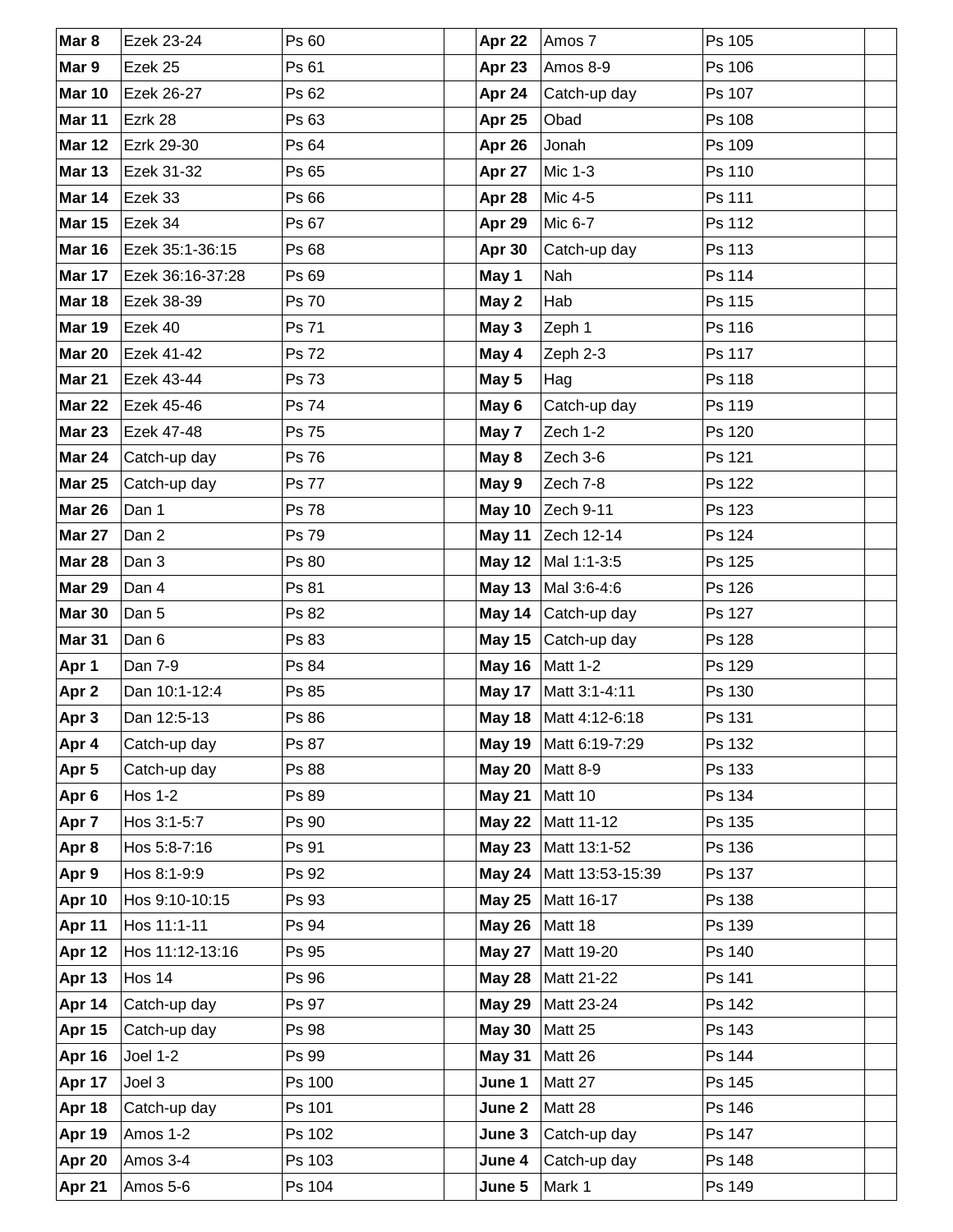| June 6                   | Mark 2:1-3:6                 | Ps 150             | July 21          | John 9:1-10:21          | Ps 9         |
|--------------------------|------------------------------|--------------------|------------------|-------------------------|--------------|
| June 7                   | Mark 3:7-4:34                | Prov 1:1-7         |                  | July 22 John 10:22-42   | <b>Ps 10</b> |
| June 8                   | Mark 4:35-6:6a               | Prov 1:8-33        |                  | July 23 John 11         | Ps 11        |
| June 9                   | Mark 6:6b-8:21               | Prov 2:1-22        | July 24          | John 12:1-36            | Ps 12        |
|                          | June 10 Mark 8:22-9:29       | Prov 3:1-35        |                  | July 25 John 12:37-50   | Ps 13        |
|                          | June 11 Mark 9:30-10:45      | Prov 4:1-27        |                  | July 26 John 13         | <b>Ps 14</b> |
|                          | June 12 Mark 10:46-11:26     | Prov 5:1-6:19      |                  | July 27 John 14-15      | <b>Ps 15</b> |
|                          | June 13 Mark 11:27-12:40     | Prov 6:20-35       |                  | July 28 John 16         | <b>Ps 16</b> |
|                          | June 14 Mark 12:41-13:37     | Prov 7:1-27        | July 29          | John 17                 | Ps 17        |
|                          | June 15 Mark 14              | Prov 8:1-36        |                  | July 30 John 18         | <b>Ps 18</b> |
|                          | <b>June 16 Mark 15</b>       | Prov 9:1-18        | July 31          | John 19                 | Ps 19        |
|                          | June 17 Mark 16:1-8          | Prov 10            | Aug 1            | John 20                 | Ps 20        |
|                          | June 18 Catch-up day         | Prov 11            | Aug 2            | John 21                 | Ps 21        |
|                          | June 19 $\vert$ Catch-up day | Prov 12            | Aug 3            | Catch-up day            | <b>Ps 22</b> |
| June $20$ Luke 1         |                              | Prov 13            | Aug 4            | Catch-up day            | Ps 23        |
| June 21 $\lfloor$ Luke 2 |                              | Prov 14            | Aug 5            | Acts 1                  | Ps 24        |
|                          | June 22 Luke 3:1-4:13        | Prov 15:1-29       | Aug 6            | Acts 2                  | Ps 25        |
|                          | June 23 Luke 4:14-44         | Prov 15:30-33      | Aug <sub>7</sub> | Acts 3-4                | Ps 26        |
|                          | June 24 Luke 5:1-6:11        | Prov 16            | Aug 8            | Acts 5:1-6:7            | Ps 27        |
|                          | June 25 Luke 6:12-49         | Prov 17            | Aug 9            | Acts 6:8-7:60           | <b>Ps 28</b> |
| June 26 Luke 7           |                              | Prov 18            |                  | Aug 10 Acts 8:1-9:31    | Ps 29        |
| June $27$ Luke 8         |                              | Prov 19            | Aug 11           | Acts 9:32-10:48         | Ps 30        |
|                          | June 28 Luke 9:1-50          | Prov 20            |                  | Aug 12 Acts 11:1-12:24  | Ps 31        |
|                          | June 29 Luke 9:51-11:13      | Prov <sub>21</sub> |                  | Aug 13 Acts 12:25-13:52 | Ps 32        |
|                          | June 30 Luke 11:14-54        | Prov 22:1-16       | Aug 14           | Acts 14:1-16:5          | Ps 33        |
| July 1                   | Luke 12:1-13:9               | Prov 22:17-29      |                  | Aug 15 Acts 16:6-17:34  | Ps 34        |
| July 2                   | Luke 13:10-35                | Prov <sub>23</sub> |                  | Aug 16 Acts 18:1-19:20  | Ps 35        |
| July 3                   | Luke 14-15                   | Prov 24:1-22       |                  | Aug 17 Acts 19:21-20:38 | Ps 36        |
| July 4                   | Luke 16:1-17:10              | Prov 24:23-34      |                  | Aug 18 Acts 21:1-22:29  | Ps 37        |
| July 5                   | Luke 17:11-18:30             | Prov 25            | Aug 19           | Acts 22:30-24:27        | Ps 38        |
| July 6                   | Luke 18:31-19:44             | Prov 26            | Aug 20           | Acts 25-26              | Ps 39        |
| July 7                   | Luke 19:45-21:38             | Prov 27            | <b>Aug 21</b>    | Acts 27:1-28:16         | <b>Ps 40</b> |
| July 8                   | Luke 22                      | Prov 28            | <b>Aug 22</b>    | Acts 28:17-30           | Ps 41        |
| July 9                   | Luke 23                      | Prov 29            | Aug 23           | Catch-up day            | Ps 42        |
|                          | July 10 $ $ Luke 24          | Prov 30            | Aug 24           | Catch-up day            | Ps 43        |
|                          | July 11 Catch-up day         | Pr 31:1-9          | <b>Aug 25</b>    | Rom 1:1-17              | Ps 44        |
|                          | July 12 Catch-up day         | Pr 31:10-31        | Aug 26           | Rom 1:18-2:29           | Ps 45        |
|                          | July 13 John 1:1-18          | Ps 1               | <b>Aug 27</b>    | Rom 3                   | Ps 46        |
|                          | July 14 John 1:19-2:12       | Ps 2               | Aug 28           | Rom 4:1-5:11            | Ps 47        |
|                          | July 15 John 2:13-3:36       | Ps 3               | Aug 29           | Rom 5:12-21             | Ps 48        |
| July 16 John 4           |                              | Ps 4               | Aug 30           | Rom 6:1-7.6             | Ps 49        |
| July 17 John 5           |                              | Ps 5               | <b>Aug 31</b>    | Rom 7:7-8:39            | Ps 50        |
| July 18 John $6$         |                              | Ps <sub>6</sub>    | Sept 1           | Rom 9:1-29              | Ps 51        |
| July 19 John $7$         |                              | Ps 7               | Sept 2           | Rom 9:30-10:21          | Ps 52        |
| July 20 $\vert$ John 8   |                              | Ps 8               | Sept 3           | Rom 11                  | Ps 53        |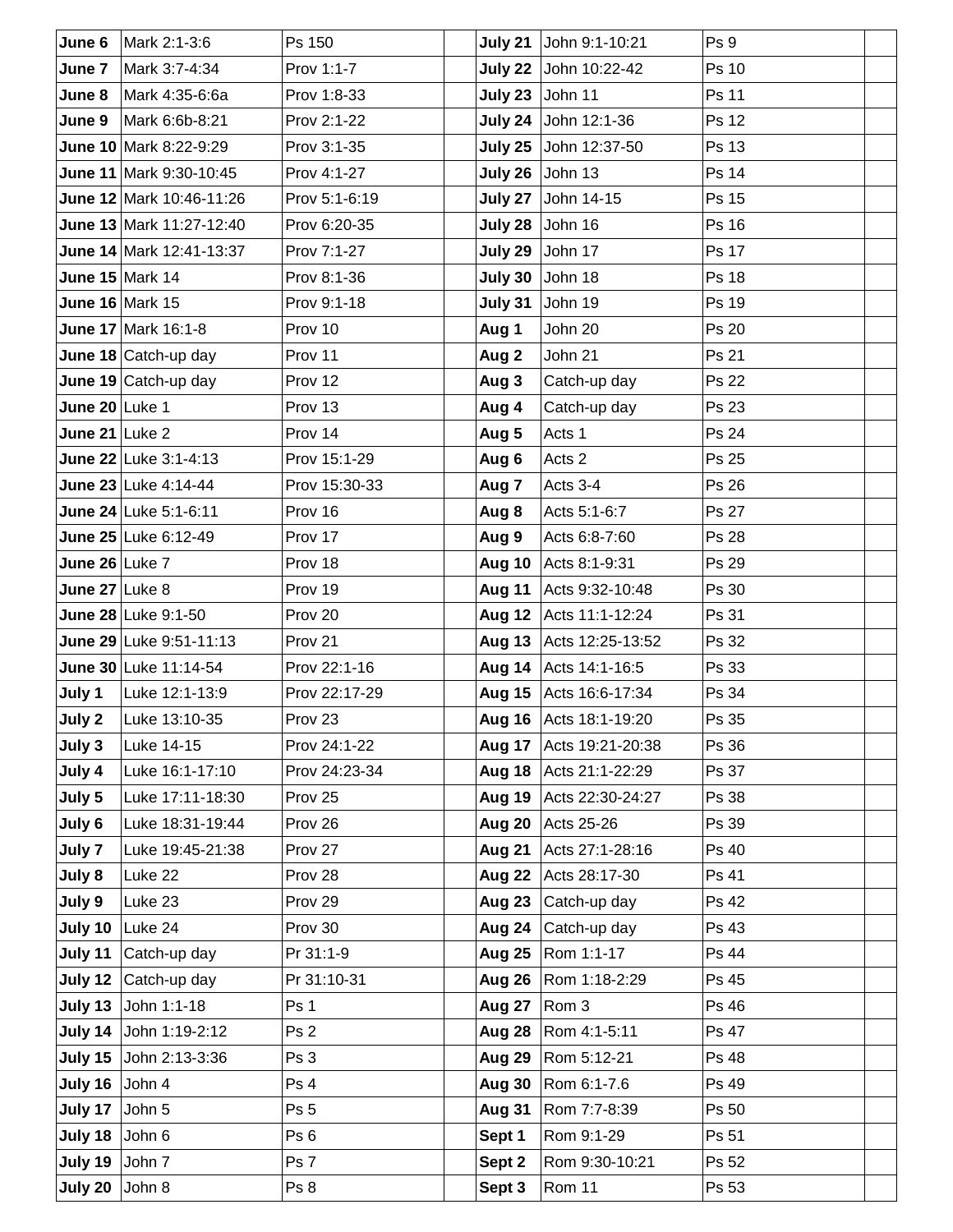| Sept 4            | Rom 12-13                 | Ps 54        | <b>Oct 19</b>    | 1 Thess 2:1-16    | Ps 99  |
|-------------------|---------------------------|--------------|------------------|-------------------|--------|
| Sept 5            | Rom 14-15                 | Ps 55        | <b>Oct 20</b>    | 1 Thess 2:17-3:13 | Ps 100 |
| Sept 6            | Rom 16                    | Ps 56        | <b>Oct 21</b>    | 1 Thess 4:1-12    | Ps 101 |
| Sept 7            | Catch-up day              | Ps 57        | <b>Oct 22</b>    | 1 Thess 4:13-5:11 | Ps 102 |
| Sept 8            | 1 Cor 1:1-3:4             | Ps 58        | <b>Oct 23</b>    | 1 Thess 5:12-28   | Ps 103 |
| Sept 9            | 1 Cor 3:5-4:21            | Ps 59        | <b>Oct 24</b>    | 2 Thess 1         | Ps 104 |
|                   | Sept 10   1 Cor 5-6       | Ps 60        | <b>Oct 25</b>    | 2 Thess 2:1-12    | Ps 105 |
| Sept 11   1 Cor 7 |                           | Ps 61        | <b>Oct 26</b>    | 2 Thess 2:13-3:18 | Ps 106 |
|                   | Sept 12   1 Cor 8-9       | Ps 62        | <b>Oct 27</b>    | Catch-up day      | Ps 107 |
|                   | Sept 13   1 Cor 10:1-11:1 | Ps 63        | <b>Oct 28</b>    | $1$ Tim $1$       | Ps 108 |
|                   | Sept 14   1 Cor 11:2-34   | Ps 64        | <b>Oct 29</b>    | $1$ Tim $2$       | Ps 109 |
|                   | Sept 15   1 Cor 12-14     | Ps 65        | <b>Oct 30</b>    | 1 Tim 3:1-13      | Ps 110 |
|                   | Sept 16   1 Cor 15        | Ps 66        | <b>Oct 31</b>    | 1 Tim 3:14-4:16   | Ps 111 |
|                   | Sept 17   1 Cor 16        | Ps 67        | Nov 1            | 1 Tim 5:1-6:2b    | Ps 112 |
|                   | Sept 18 Catch-up day      | Ps 68        | Nov <sub>2</sub> | 1 Tim 6:2c-21     | Ps 113 |
|                   | Sept 19 2 Cor 1:1-2:13    | Ps 69        | Nov 3            | 2 Tim 1:1-2:13    | Ps 114 |
|                   | Sept 20 2 Cor 2:14-4:6    | <b>Ps 70</b> | Nov 4            | 2 Tim 2:14-3:9    | Ps 115 |
|                   | Sept 21 2 Cor 4:7-5:10    | Ps 71        | Nov <sub>5</sub> | 2 Tim 3:10-4:22   | Ps 116 |
|                   | Sept 22 2 Cor 5:11-7:4    | Ps 72        | Nov <sub>6</sub> | Catch-up day      | Ps 117 |
|                   | Sept 23 2 Cor 7:5-16      | Ps 73        | Nov <sub>7</sub> | Titus 1-2         | Ps 118 |
|                   | Sept 24 2 Cor 8-9         | Ps 74        | Nov 8            | Titus 3           | Ps 119 |
|                   | Sept 25 2 Cor 10-11       | Ps 75        | Nov 9            | Phlm              | Ps 120 |
|                   | Sept 26 2 Cor 12-13       | Ps 76        | <b>Nov 10</b>    | Heb 1             | Ps 121 |
|                   | Sept 27 Catch-up day      | <b>Ps 77</b> | <b>Nov 11</b>    | Heb <sub>2</sub>  | Ps 122 |
| Sept 28 Gal 1-2   |                           | <b>Ps 78</b> | <b>Nov 12</b>    | Heb 3:1-4:13      | Ps 123 |
|                   | Sept 29 Gal 3:1-4:20      | Ps 79        | <b>Nov 13</b>    | Heb 4:14-6:20     | Ps 124 |
|                   | Sept 30 Gal 4:21-5:12     | Ps 80        | Nov 14 $ Heb 7$  |                   | Ps 125 |
| Oct 1             | Gal 5:13-6:18             | Ps 81        | <b>Nov 15</b>    | Heb 8             | Ps 126 |
| Oct 2             | Catch-up day              | Ps 82        | <b>Nov 16</b>    | Heb 9:1-10:18     | Ps 127 |
| Oct 3             | Eph 1                     | Ps 83        | <b>Nov 17</b>    | Heb 10:19-39      | Ps 128 |
| Oct 4             | Eph <sub>2</sub>          | Ps 84        | <b>Nov 18</b>    | Heb 11            | Ps 129 |
| Oct 5             | Eph 3:1-4:16              | Ps 85        | <b>Nov 19</b>    | Heb 12            | Ps 130 |
| Oct 6             | Eph 4:17-6:9              | Ps 86        | <b>Nov 20</b>    | Heb 13            | Ps 131 |
| Oct 7             | Eph 6:10-24               | Ps 87        | <b>Nov 21</b>    | Catch-up day      | Ps 132 |
| Oct 8             | Catch-up day              | Ps 88        | <b>Nov 22</b>    | Jas 1:1-18        | Ps 133 |
| Oct 9             | Phil 1:1-26               | Ps 89        | <b>Nov 23</b>    | Jas 1:19-2:26     | Ps 134 |
| <b>Oct 10</b>     | Phil 1:27-2:30            | Ps 90        | <b>Nov 24</b>    | Jas 3:1-4:12      | Ps 135 |
| <b>Oct 11</b>     | Phil 3:1-4:3              | Ps 91        | <b>Nov 25</b>    | Jas 4:13-5:20     | Ps 136 |
| <b>Oct 12</b>     | Phil 4:4-23               | Ps 92        | <b>Nov 26</b>    | 1 Pet 1:1-12      | Ps 137 |
| <b>Oct 13</b>     | Catch-up day              | Ps 93        | <b>Nov 27</b>    | 1 Pet 1:13-2:10   | Ps 138 |
| <b>Oct 14</b>     | Col 1:1-2:5               | Ps 94        | <b>Nov 28</b>    | 1 Pet 2:11-3:7    | Ps 139 |
| <b>Oct 15</b>     | Col 2:6-3:11              | Ps 95        | <b>Nov 29</b>    | 1 Pet 3:8-4:11    | Ps 140 |
| <b>Oct 16</b>     | Col 3:12-4:18             | Ps 96        | <b>Nov 30</b>    | 1 Pet 4:12-5:14   | Ps 141 |
| <b>Oct 17</b>     | Catch-up day              | Ps 97        | Dec 1            | 2 Pet 1           | Ps 142 |
| <b>Oct 18</b>     | 1 Thess 1                 | Ps 98        | Dec 2            | 2 Pet 2           | Ps 143 |